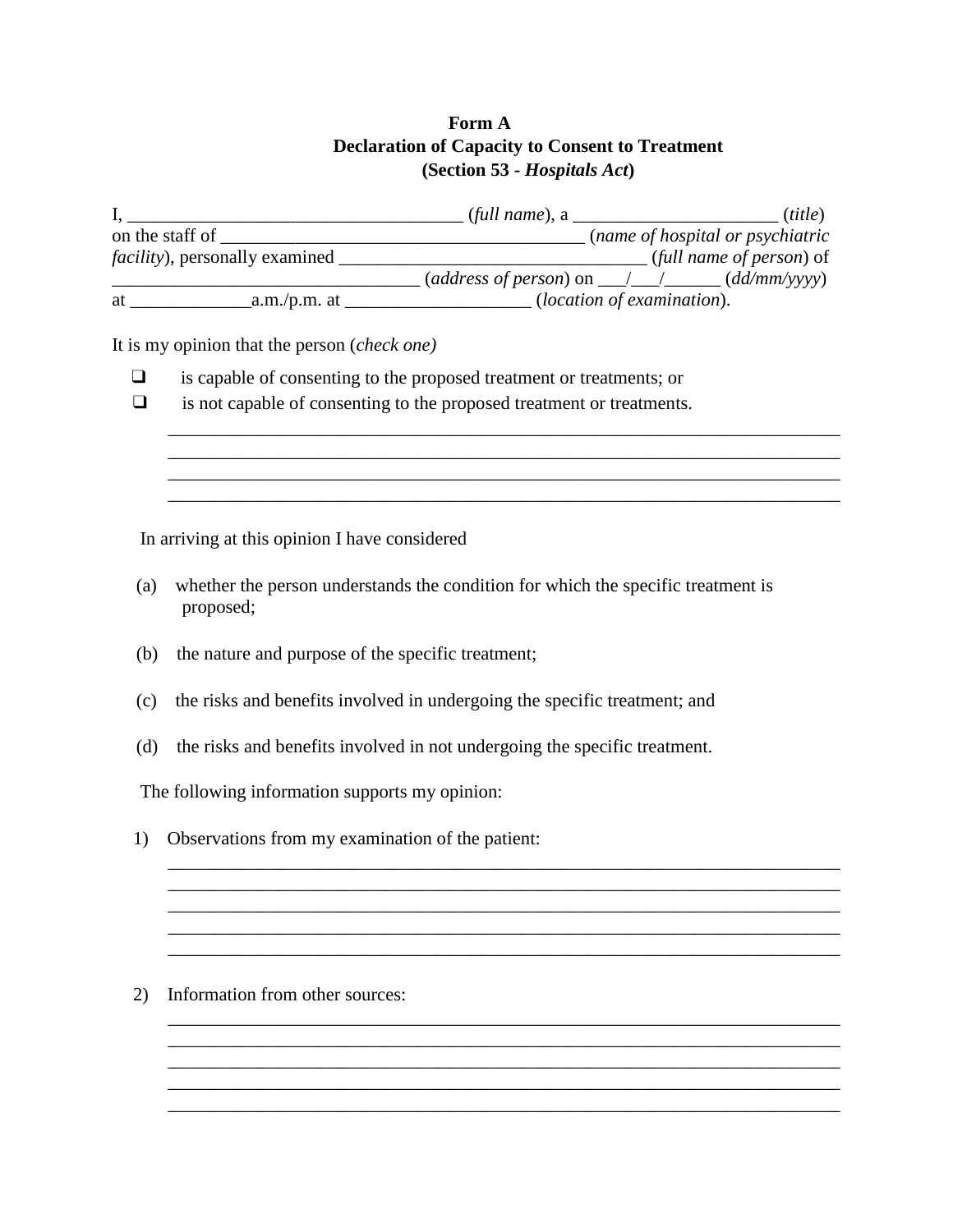Sources of above information (*identify specific sources*):

**\_\_\_\_\_\_\_\_\_\_\_\_\_\_\_\_\_\_\_\_\_\_\_\_\_\_\_\_\_\_\_\_\_\_\_\_\_\_\_\_\_\_**

(date of signature)

(signature)

\_\_\_\_\_\_\_\_\_\_\_\_\_\_\_\_\_\_\_\_\_\_\_\_\_\_\_\_\_\_\_\_\_\_\_\_\_\_\_\_\_\_\_\_\_\_\_\_\_\_\_\_\_\_\_\_\_\_\_\_\_\_\_\_\_\_\_\_\_\_\_\_ \_\_\_\_\_\_\_\_\_\_\_\_\_\_\_\_\_\_\_\_\_\_\_\_\_\_\_\_\_\_\_\_\_\_\_\_\_\_\_\_\_\_\_\_\_\_\_\_\_\_\_\_\_\_\_\_\_\_\_\_\_\_\_\_\_\_\_\_\_\_\_\_ \_\_\_\_\_\_\_\_\_\_\_\_\_\_\_\_\_\_\_\_\_\_\_\_\_\_\_\_\_\_\_\_\_\_\_\_\_\_\_\_\_\_\_\_\_\_\_\_\_\_\_\_\_\_\_\_\_\_\_\_\_\_\_\_\_\_\_\_\_\_\_\_

(printed name)

\_\_\_\_\_\_\_\_\_\_\_\_\_\_\_\_\_\_\_\_\_\_\_\_\_\_\_\_\_\_\_\_\_\_\_\_

\_\_\_\_\_\_\_\_\_\_\_\_\_\_\_\_\_\_\_\_\_\_\_\_\_\_\_\_\_\_\_\_\_\_\_\_

**Notes:**

1) Section 2A of the *Hospitals Act* states:

\_\_\_\_\_\_\_\_\_\_\_\_\_\_\_\_\_\_\_\_\_\_\_\_\_\_\_\_\_\_\_

- 2A For the purpose of this Act, any reference to a psychiatrist carrying out a capacity or competency assessment means
	- (a) for the purpose of a person in a psychiatric facility, a psychiatrist as defined in clause (r) of Section 2; and
	- (b) for the purpose of a person in a hospital, the attending physician or other suitable health professional determined by the hospital.

2) Sections 54(2) to 54D of the *Hospitals Act* state:

 54 (2) Where a patient in a hospital or a psychiatric facility is found by declaration of capacity to be incapable of consenting to treatment, consent may be given or refused on behalf of the patient by a substitute decision-maker who has capacity and is willing to make the decision to give or refuse the consent from the following in descending order:

- (a) a person who has been authorized to give consent under the *Medical Consent Act*;
- (b) the patient's guardian appointed by a court of competent jurisdiction;
- (c) the spouse or common-law partner, if the spouse or common-law partner is cohabitating with the patient in a conjugal relationship;
- (d) an adult child of the patient;
- (e) a parent of the patient or a person who stands *in loco parentis*;
- (f) an adult brother or sister of the patient;
- (g) any other adult next of kin of the patient; or
- (h) the Public Trustee.
- (3) Where a person in a category in subsection (2) fulfils the criteria for a substitute decision-maker as outlined in subsection (5) but refuses to consent to treatment on the patient's behalf, the consent of a person in a subsequent category is not valid.
- (4) Where two or more persons who are not described in the same clause of subsection (2) claim the authority to give or refuse consent under that subsection, the one under the clause occurring first in that subsection prevails.
- (5) A person referred to in clauses (c) to (g) of subsection (2) shall not exercise the authority given by that subsection unless the person
	- (a) has been in personal contact with the patient over the preceding twelve-month period;
	- (b) is willing to assume the responsibility for consenting or refusing consent;
	- (c) knows of no person of a higher category who is able and willing to make the decision; and
	- (d) makes a statement in writing certifying the person's relationship to the patient and the facts and beliefs set out in clauses (a) to (c).